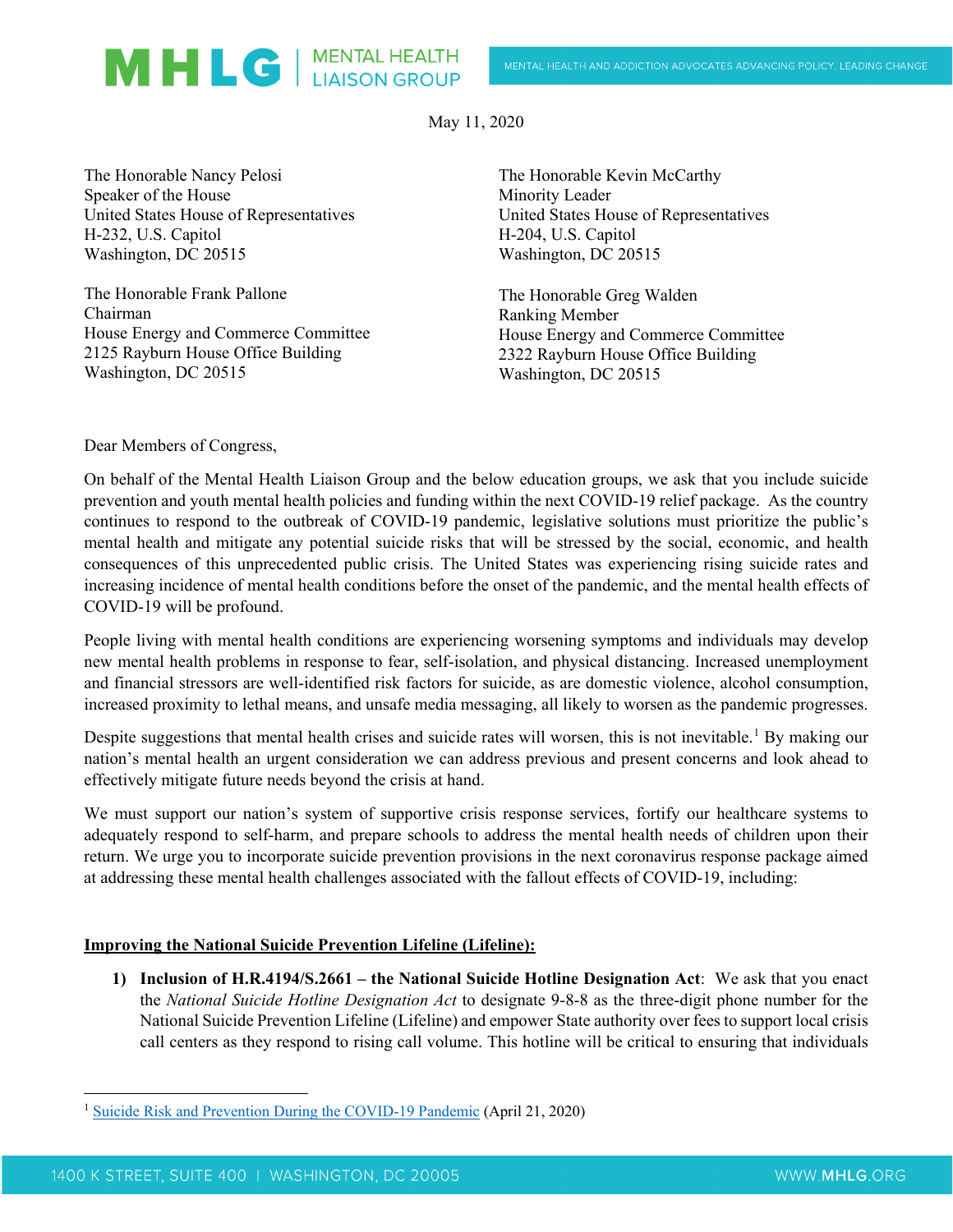affected by the COVID crisis and social distancing can have easy to remember access to help and additional funding sources for needed crisis services.

- **2) Inclusion of H.R.4564 – the Suicide Prevention Lifeline Improvement Act:** We ask that you include the *Suicide Prevention Lifeline Improvement Act* to ensure the provision of high-quality service through the National Suicide Prevention Lifeline (Lifeline). This legislation would increase funding for the Lifeline, and well as develop strategies to assure quality services, evidence-based care, data sharing, and innovative technology programs. Effective and timely responses to rising call volumes will make crisis services more readily available to people in distress.
- **3) Inclusion of H.R.4585 – the Campaign to Prevent Suicide Act:** We ask that you include the *Campaign to Prevent Suicide Act* to raise awareness of suicide prevention resources and cultivate more effective messaging on how to prevent suicide. This legislation would develop a public education campaign and promote best practices to enhance suicide prevention discourse.
- **4) Increase Appropriations by \$61M for the National Suicide Prevention Lifeline (Lifeline):** With demand for suicide prevention and mental health crisis services provided by the Lifeline increasing, we ask that you appropriate further funding for the Lifeline to ensure Americans can quickly receive the help they need. We request an additional \$61M dollars from the current \$19M Lifeline funding level, totaling \$80M, to respond to increased crisis call volume and build out crisis chat capacity.

# **Provide Emergency Departments Suicide Screening and Assessment Tools:**

MHLG | MENTAL HEALTH

- **1) Inclusion of H.R.4861/S.3006 – the Effective Suicide Screening and Assessment in the Emergency Department Act:** We ask that you consider the *Effective Suicide Screening and Assessment in the Emergency Department Act* to assist emergency departments to develop better suicide risk protocols through the Department of Health and Human Services. The emergency department is often the place within the health care system that provides care for patients with suicide-risk factors, with approximately 10 percent of emergency department patients presenting suicidal ideations. 39% of patients visiting an Emergency Department following a suicide attempt will go on to reattempt suicide within a year. This legislation will provide training to emergency health care providers, establish policies to improve identification and treatment of individuals at high risk, employ additional behavioral health professionals, and improve access to care for patients.
- **2) Inclusion of H.R.5619/S.3198 – the Suicide Prevention Act:** We ask that you consider the *Suicide Prevention Act* to assist the Centers for Disease Control and Prevention (CDC) in working with State and local health departments to better track incidences of self-harm. Data collected would be more immediately available, allowing State, local health departments, and community organizations to recognize trends early and intervene. Improving self-harm surveillance in emergency departments is essential for monitoring and applying preventive strategies.

## **Prepare and Provide Tools for Increased Student Mental Health and Suicidal Ideations:**

**1) Inclusion (S. 2492/H.R.2599 suicide prevention provisions) – the Suicide Training and Awareness Nationally Delivered for Universal Prevention Act of 2019 (STANDUP Act):** We ask that you consider the student suicide prevention provisions from the Senate counterpart to the *STANDUP Act* to encourage implementation of school policies for student suicide prevention training and provide training and technical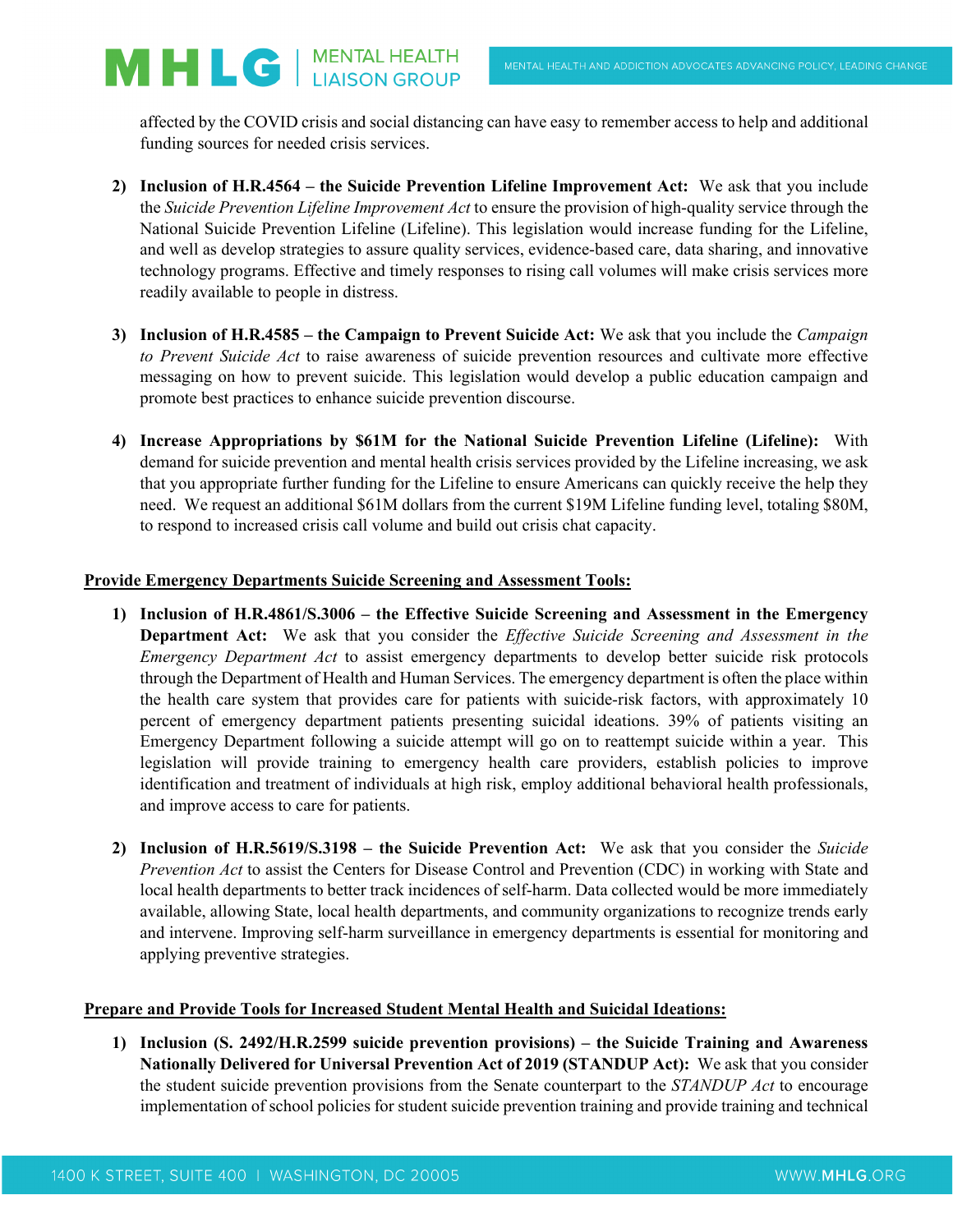MHLG | MENTAL HEALTH

assistance on student suicide prevention from SAMHSA. With suicide being the second-leading cause of death for youth and community risk factors increasing youth anxiety, providing our students with the tools to prevent suicide both virtually and in-person will help to decrease the risk factors of suicide.

**2) Inclusion of H.R.1109/S.1122 – the Mental Health Services for Students Act:** We ask that you consider the *Mental Health Services for Students Act* to provide funding for public schools across the country to partner with local mental health professionals to establish on-site mental health care services for students. This legislation will provide \$200,000,000 in competitive grants of up to \$2 million each. It expands the scope of the Project Advancing Wellness and Resilience Education (AWARE) program by providing onsite licensed mental health professionals in schools across the country. Funding will be distributed by the Substance Abuse and Mental Health Services Administration (SAMHSA), which will set guidelines and measure the outcomes of the funded programs.

# **Increase Funding for Suicide Prevention Infrastructure and Services:**

- **1) Fully fund the National Suicide Prevention Lifeline at \$80 million:** We ask that you consider a \$61 million increase in funding to the National Suicide Prevention Lifeline (Lifeline) to respond to crisis call volume and build out online crisis chat capacity. The Lifeline is the public's mental health safety net, providing easy access to mental health and suicide prevention services that reduce risk factors exacerbated by isolation, anxiety and stress.
- **2) Increase funding to the Centers for Disease Control and Prevention by \$20 million to expand surveillance of self-harm:** We ask that you make additional funding available to utilize syndromic surveillance of self-harm and suicidal ideation in emergency departments. Emergency departments are ideal settings for surveillance and intervention, due to 39% of individuals who die by suicide making an Emergency Department visit in the year prior to their death. Data collected would be more readily available to inform prevention strategies at the local level.
- **3) Increase the SAMHSA Mental Health Block Grant funding by \$105 million to provide a 15% setaside dedicated to crisis response services:** We ask that you consider designating additional funding in the Mental Health Block Grant to fund crisis services and divert individuals from jails and emergency departments. These funds would enable States to implement evidence-based crisis care programs, including high-tech crisis call centers, mobile crisis outreach, and crisis stabilization programs which have been shown to be highly effective in improving care and reducing costs.
- **4) Provide at least \$102 million in FY 2021 for SAMHSA's Project AWARE**: We ask that you consider making monies available that improves community partnerships and trains school personnel to support a multifaceted approach for addressing the mental and behavioral health needs of students. This program can provide crucial supports for racial and ethnic minority youth and youth who are at a greater risk of suicide, strengthening families and enhancing protective factors for children.

Thank you for considering the public's mental health needs that will be impacted by the COVID-19 crisis. We appreciate your leadership during these challenging times and are ready to assist in responding to this major public health threat.